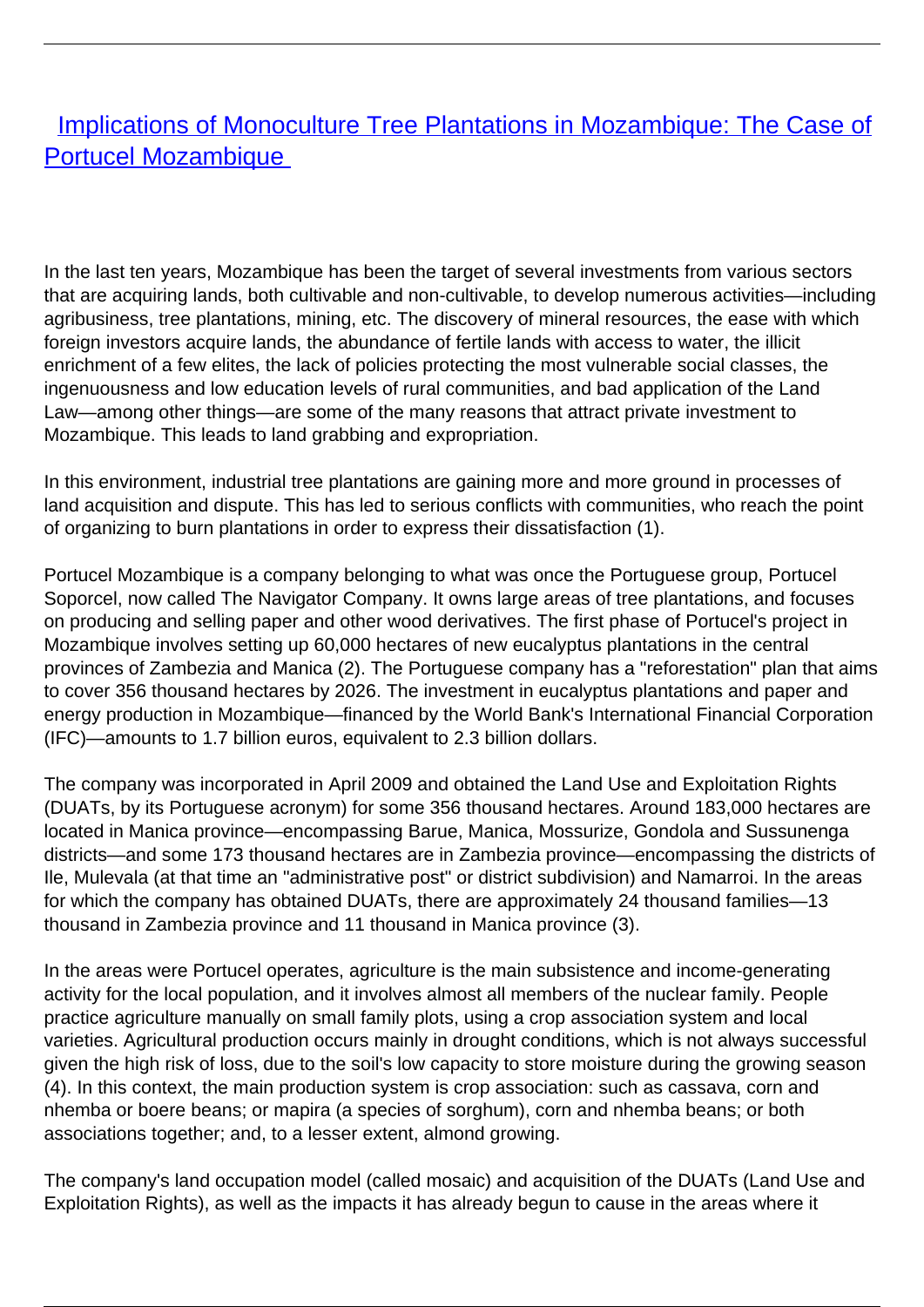operates, have not gone unnoticed (5); and they have warranted several analyses and studies by various academic entities, research institutes and civil society organizations. Interestingly, the results and conclusions of these analyses indicate that Portucel has breached the law through its actions, and that it has harmed several families by encroaching on fertile lands that were suitable for agriculture (6).

For example, the civil society organization, Justiça Ambiental—in its 2016 study on the land access process, and the rights of local communities in the areas occupied by Portucel in Socone, Ile district, Zambezia province—concluded that: (i) community consultations intended to acquire DUATs evince legal breaches, due to having been poorly conducted; community members did not understand that by giving up their land parcels, they would only receive payment for the work of cleaning up these plots; (ii) community members' dissatisfaction is clear, given the high expectations generated by the countless promises made during community consultations; this is exacerbated by communities' vulnerable situation of poverty, which makes them easy to persuade; (iii) the communities visited feel that Portucel's arrival has limited their access to land, and placed them in a situation of greater vulnerability and food insecurity; (iv) it is not clear what kind of employment would be offered, which in most cases forces community members into short-term, precarious jobs with unstable wages (7).

Meanwhile, a 2017 study carried out by the research institution, Rural Environment Observatory (OMR, by its Portuguese acronym), in Namrroi, Zambezia province, entitled "Plantações florestais e a instrumentalização do Estado em Moçambique" (Tree Plantations and the Instrumentalization of the State in Mozambique), confirmed that Portucel's actions have caused: (i) a decrease in the productive area of nuclear families; (ii) a decrease in the amount produced and in the productive structure, indicating potential risks of food insecurity; (iii) decreased security of land possession for nuclear families and future generations; (iv) imbalance in the labor market, underemployment and unemployment, and wage dependency; (v) social class differentiation at the community level, promoted by the non-inclusive development characteristic of this kind of activity. Moreover, another legal analysis, by Justiça Ambiental, suggests that the company obtained the DUAT prior to the community consultation (8).

Furthermore, the "mosaic model"—which the company supposedly implements in the process of land occupation—is believed to be problematic. In addition to increasing the distance that villagers must travel to collect firewood and other timber resources, as well as surrounding people's food plots with eucalyptus, this model leads to a reduction in families' productive area, and thus, a decrease in agricultural production (9).

Against this backdrop, it is the government's responsibility to intervene immediately to safeguard local communities' rights, and to ensure it attracts foreign investments to the country in a responsible and rational way—without jeopardizing local families' livelihoods, or the sustainability of natural resources and the environment in general. Thus, in August 2017, Justiça Ambiental officially requested the intervention of Mozambique's Ombudsman—in order to establish legality, justice and the rights of communities affected by Portucel Mozambique's operations.

## Justiça Ambiental,<https://ja4change.wordpress.com/>

(1) Calengo, A.; Machava, F.; Vendo, J.; Simalawonga, R.; Kabura, R. and Mananze, S. (2016). O Avanço das Plantações Florestais sobre os Territórios dos Camponeses no Corredor de Nacala: o caso da Green Resources Moçambique (The advance of tree plantations on farmers' territories in the Nacala Corridor: The Case of Green Resources Mozambique). Maputo: Livaningo, Justiça Ambiental and the National Peasants Union,